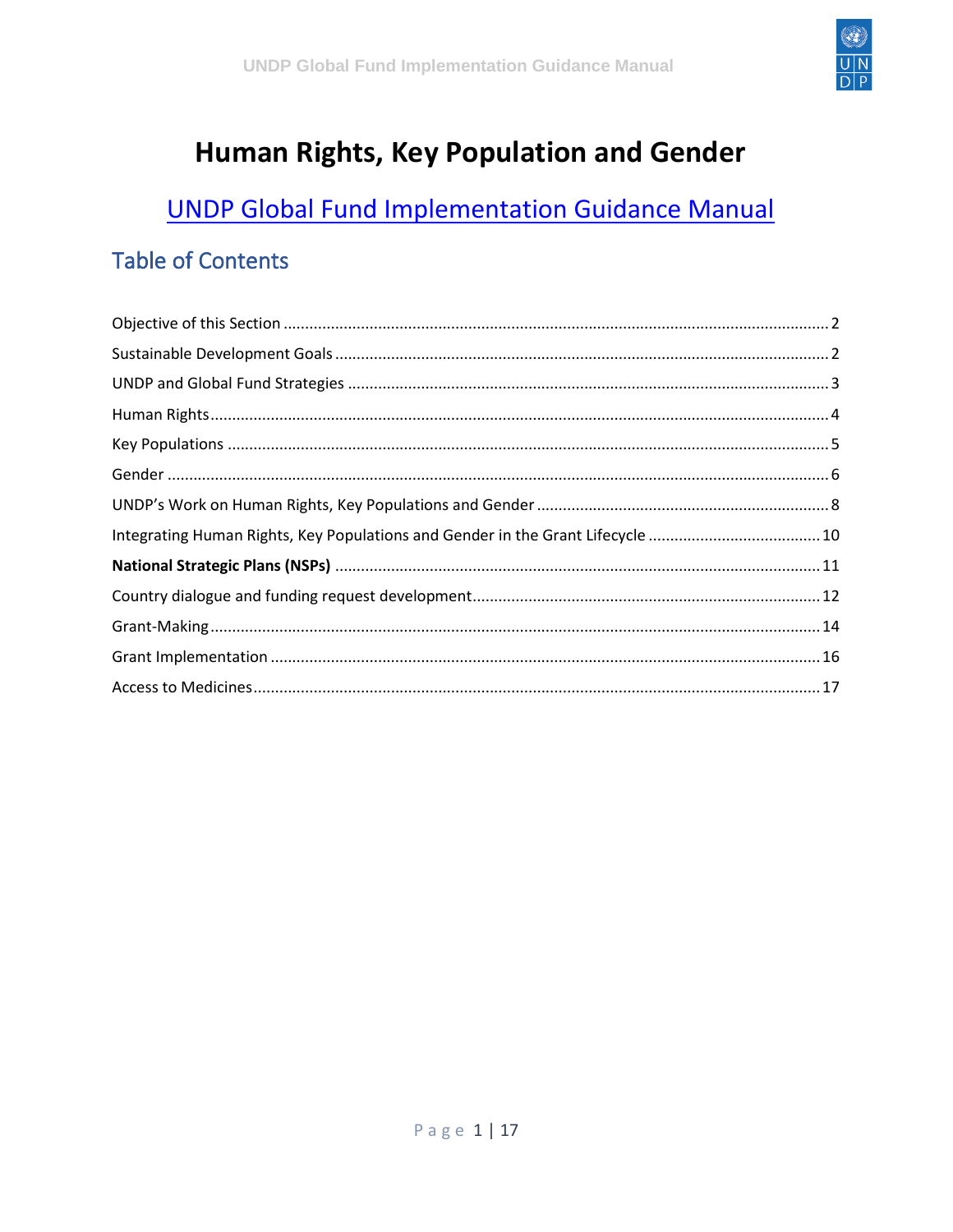

#### <span id="page-1-0"></span>**Objective of this Section**

A growing body of evidence suggests that human rights barriers can drive people away from health-seeking behaviour, thereby fuelling the spread of the three diseases. These barriers can include, among others, stigma and discrimination, punitive legal and policy frameworks, lack of informed consent, mandatory testing, and gender-based violence. As a result of gender-based discrimination, women and girls are disadvantaged when it comes to negotiating safe sex, and accessing HIV prevention information and services. However, despite recognition of this reality and substantive guidance on the importance of programmes to combat human rights and gender-related barriers, a Global Fund analysis found that many grants do not include this programming, or, if they do, it is included at very low levels (~1percent of total grant budget). A [UNAIDS report](http://www.unaids.org/en/resources/documents/2016/unaids_fast-track_update_investments_needed) found that "Social enablers—including advocacy, political mobilization, law and policy reform, human rights, public communication and stigma reduction—should reach 6% of total expenditure by 2020."

This section of the Manual includes links to the existing and substantial policy and programming guidance, as well as practice pointers to implement programmes to address human right barriers and promote gender equality at various points in the grant life cycle. It is not meant to be an exhaustive section of the guidance and resources available, but rather a guide to help programme and policy staff to develop, implement and evaluate programmes that seek to promote an enabling environment.

A key goal of this section is to facilitate an understanding of human rights, the needs and vulnerabilities of key populations and women and girls, and the interrelatedness of these areas in the context of achieving positive health outcomes for HIV, TB and malaria, and to prepare Country Offices (COs) to advocate for, and effectively implement and evaluate, programmes to promote and protect human rights and gender equality. Recognizing that these are issues which can often be misunderstood or deprioritized, it is strongly recommended that relevant Project Management Unit (PMU) staff closely consult with their contact in the UNDP Global Fund/Health Implementation Support Team to answer any questions, provide guidance, and to ensure that they have access to the most up to date policies. To support the introduction of this work, the HIV Health and Development Group has developed a vetted roster of qualified consultants who can help with policy and programme work to support design, implementation or evaluation of human rights, key populations and gender interventions.

## <span id="page-1-1"></span>**Sustainable Development Goals**

[The 2030 Agenda for Sustainable Development \(2030 Agenda\)](https://sustainabledevelopment.un.org/post2015/transformingourworld) reflects and responds to the increasing complexity and interconnectedness of health and development, including widening economic and social inequalities, rapid urbanization, threats to climate and the environment, pervasive gender inequalities, the continuing burden of HIV and other infectious diseases and the emergence of new health challenges, such as the growing burden of non-communicable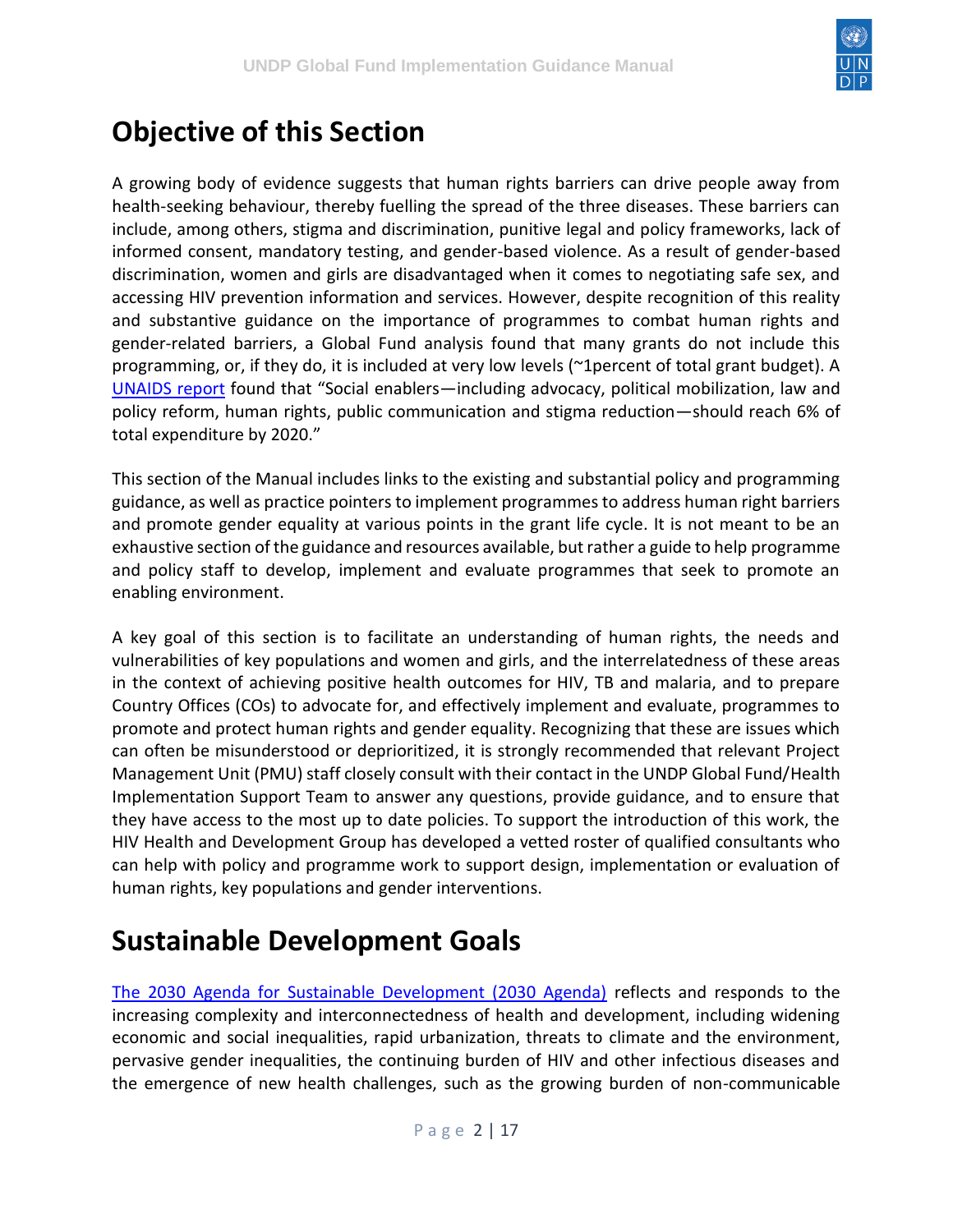

diseases (NCDs). Universality, sustainability and ensuring that no one is left behind are hallmarks of the 2030 Agenda.

**The Sustainable Development Goals (SDGs) recognize that many areas of development impact health or an important health dimension and that multisectoral, rights-based and gendersensitive approaches are essential** to addressing health-related development challenges. In alignment with the overarching goal of the SDGs to "leave no one behind," a May 2016 report of the United Nations Secretary General, [On the Fast-Track to end the AIDS epidemic](http://sgreport.unaids.org/)*,* noted that "we must reinforce rights-based approaches including those that foster gender equality and empower women." In [the 2016 Political Declaration on HIV and AIDS,](http://www.hlm2016aids.unaids.org/wp-content/uploads/2016/06/2016-political-declaration-HIV-AIDS_en.pdf) UN Member States noted with alarm the slow progress in responses among key populations and the fact that many national programmes do not provide sufficient HIV-related services to key populations.

#### <span id="page-2-0"></span>**UNDP and Global Fund Strategies**

A number of key partners in the response to HIV, TB and malaria, as well as other diseases, recognize the importance of promoting a rights-based approach. A number of UN, UNDP and health partner strategie[s\[1\]](https://undphealthimplementation.org/functional-areas/human-rights-key-populations-and-gender/overview/undp-and-global-fund-strategies/#_ftn1)—which guide UNDP's work—explicitly mention the importance of promoting a rights-based and gender-sensitive approach to achieving the Sustainable Development Goals (SDGs). The HIV, Health [and Development Strategy 2016-2021: Connecting](http://www.undp.org/content/undp/en/home/librarypage/hiv-aids/hiv--health-and-development-strategy-2016-2021.html)  [the Dots](http://www.undp.org/content/undp/en/home/librarypage/hiv-aids/hiv--health-and-development-strategy-2016-2021.html) elaborates UNDP's core work in reducing inequalities and social exclusion that drive HIV and poor health, promoting effective and inclusive governance for health, and building resilient and sustainable systems for health. UNDP also contributes through its coordinating and convening role in bringing together multiple partners and resources at national and local levels

In the context of Global Fund grants, this is especially relevant for SDG 3: Ensure healthy lives and promote well-being for all at all ages, which must be interpreted in light of the commitments under the cross-cutting Goal 5 on gender equality and women's empowerment. Such an approach will help to ensure the sustainability of HIV results and support the achievement of the goals of the UNAIDS Strategy 2016-2021, the Global Fund Strategy 2017-2021 and contribute to progress on the SDGs.

In particular, the [Global Fund's Strategic Objective #3, for the 2017](https://www.theglobalfund.org/media/1176/bm35_02-theglobalfundstrategy2017-2022investingtoendepidemics_report_en.pdf)-2022 Strategy, calls for investments to "promote and protect human rights and gender equality." Strategic Objective #3 is further developed in operational objectives, which call for: scaling-up programmes to support **women and girls**, including programmess to **advance sexual and reproductive health and rights**; investing to **reduce health inequities including gender- and age-related disparities**; introducing and scaling up **programmes that remove human rights barriers** to accessing HIV, TB and malaria services; supporting **meaningful participation of key and vulnerable populations** and networks in Global Fund-related processes; and **integrating human rights considerations** throughout the grant cycle and in policies and policymaking processes.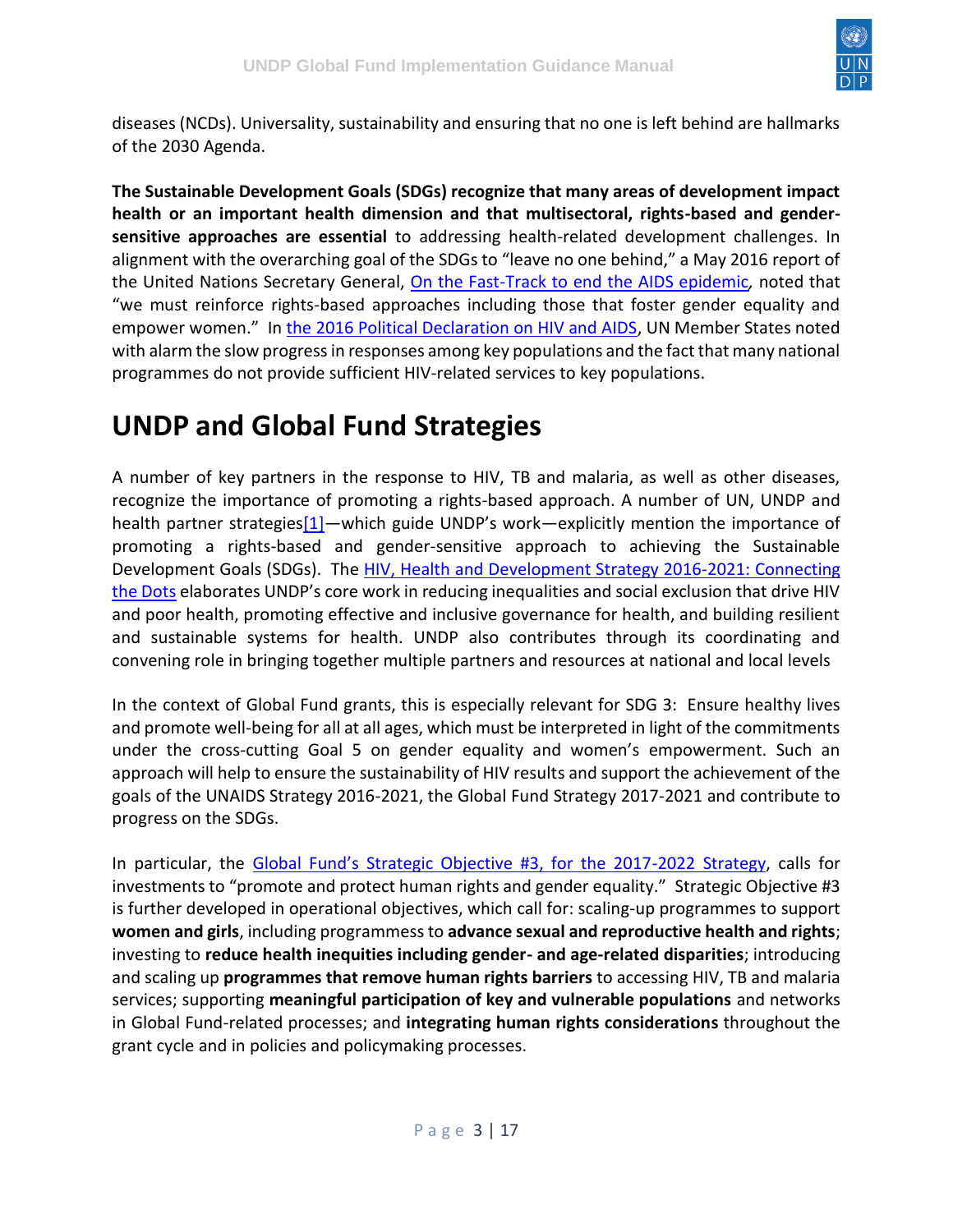

[\[1\]](https://undphealthimplementation.org/functional-areas/human-rights-key-populations-and-gender/overview/undp-and-global-fund-strategies/#_ftnref1)UNDP's work in HIV and health is guided by the 2030 Agenda for Sustainable Development, the UNDP Strategic Plan 2014–2017, the UNDP Global Programme 2014–2017 and related Regional Programmes, as well as complementary UNDP strategies such as the Gender Equality Strategy 2014–2017, the Youth Strategy 2014–2017 and the UNDP Strategy on Civil Society and Civic Engagement. The work is also consistent with relevant partner strategies, including the UNAIDS Strategy 2016–2021 'On the Fast-Track to End AIDS', the Global Fund Strategy 2017– 2022 'Investing to End Epidemics', the WHO Framework Convention on Tobacco Control (2005), the Global Action Plan for the Prevention and Control of Non-Communicable Diseases 2013-2020 and the Every Woman, Every Child initiative of the United Nations.

# <span id="page-3-0"></span>**Human Rights**

Evidence shows that human rights barriers can impede the access to and uptake of critical HIV, TB and malaria prevention, treatment and care services. In the context of HIV, these barriers can include punitive legal or policy environments that criminalize key populations; widespread stigma and discrimination; and lack of informed consent or medical confidentiality. High levels of human rights violations and discrimination against members of key populations increase their vulnerability to HIV and deter access to HIV prevention, treatment, care and support services. Laws that criminalize or otherwise punish the behaviour of key populations, as in the case of men who have sex with men (MSM), male/female/transgender sex workers (SW), people who use drugs (PWUD), transgender people and prisoners present additional barriers to access to services.

People living with TB—a disease associated with poverty and social inequality that particularly affects vulnerable populations with poor access to basic services—can experience high levels of stigma and discrimination or unnecessary and mandatory hospitalization that deviates from the WHO guidelines, unavailability of TB prevention and treatment services in prisons, or lack of access to TB services (for instance, for migrant workers).

Less is known about the intersection of human rights and malaria. However, malaria is also linked to poverty, with migrants, refugees, rural populations, prisoners, and indigenous populations experiencing high rates of infection. Social inequality and political marginalization may impede access to health services, and additional barriers may be created by language, culture, poor sanitation lack of access to health information, lack of informed consent in testing and treatment, and inability to pay for medical services.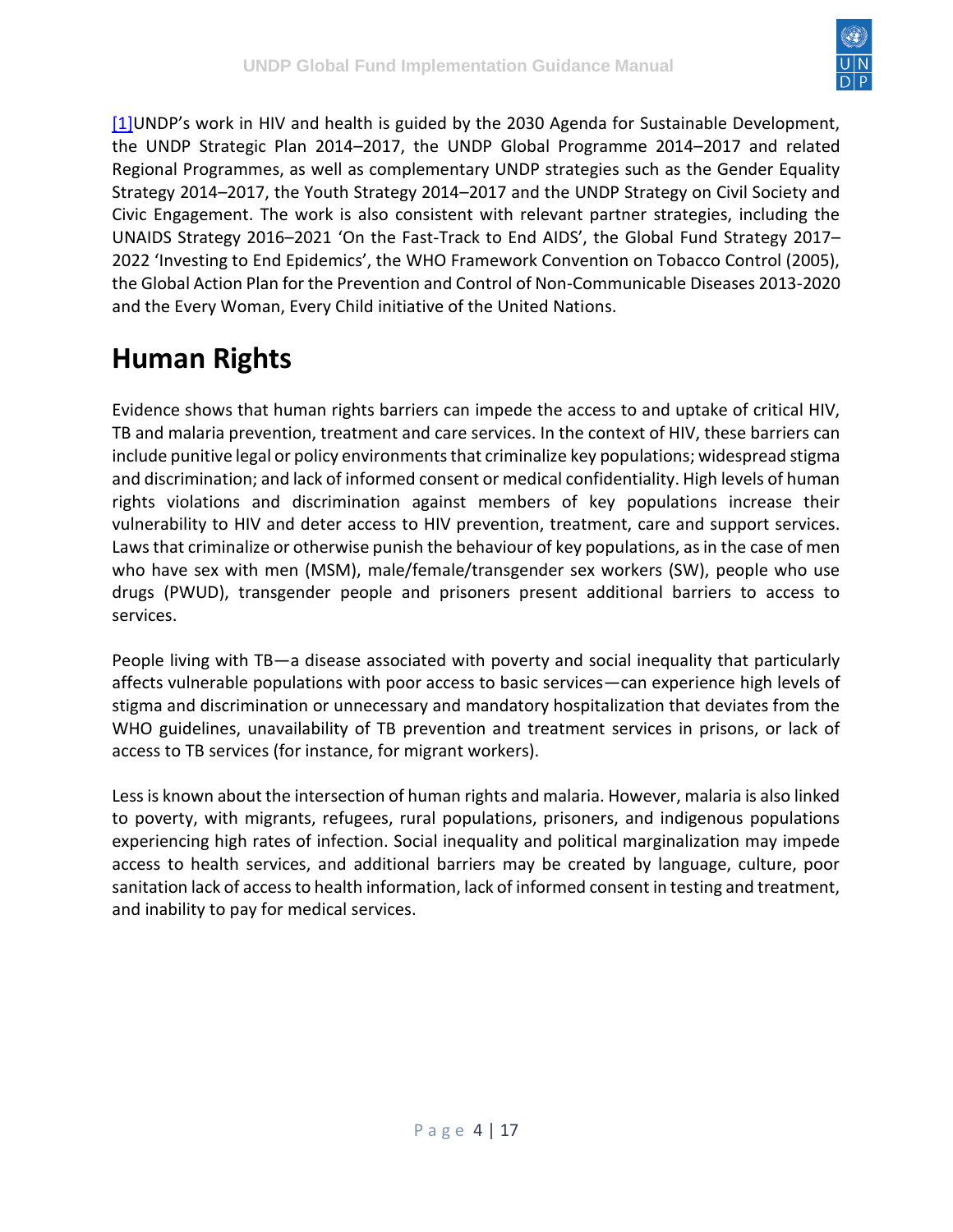

#### **Table 1: The table below highlights the possible legal and policy environment's impact on the number of people infected with HIV.**



This [fact sheet](https://hivlawcommission.org/wp-content/uploads/2017/07/Fact-Sheet-on-HIV-and-the-Law_10-July.pdf) includes examples of how laws and practices can obstruct the HIV response and waste resources for support treatment and prevention efforts, as well as potential positive outcomes when good practices and laws based on human rights and available evidence are enforced.

Promoting and protecting rights in the context of HIV and TB is critical to ensuring that investments in national responses are fully realized. Despite this, only US\$137 million is spent globally each year on the human rights response to HIV. In 2012 this represented less than 1 percent of overall spending on the HIV response[.\[1\]](https://undphealthimplementation.org/functional-areas/human-rights-key-populations-and-gender/overview/human-rights/#_ftn1)

[\[1\]](https://undphealthimplementation.org/functional-areas/human-rights-key-populations-and-gender/overview/human-rights/#_ftnref1) UNAIDS, *Sustaining the human rights response to AIDS. An Analysis of Funding Trends*, Draft, 6 June 2014.

#### <span id="page-4-0"></span>**Key Populations**

[Key populations](https://www.theglobalfund.org/media/1270/publication_keypopulations_actionplan_en.pdf) in the health response are populations that are often subject to discrimination, criminalization and human rights abuses, thereby severely limiting their ability to access health services. In some settings and populations, such as in prisons and among some migrant and displaced populations, risks of HIV, TB, malaria and other diseases are also high, while access to services is frequently poor. There is now strong recognition that major epidemics cannot be ended without greater attention to key populations in all epidemic settings. This includes addressing social, legal and cultural barriers to accessing HIV and other health services, and consistent inclusion and participation by key populations in policy development, health governance and programming.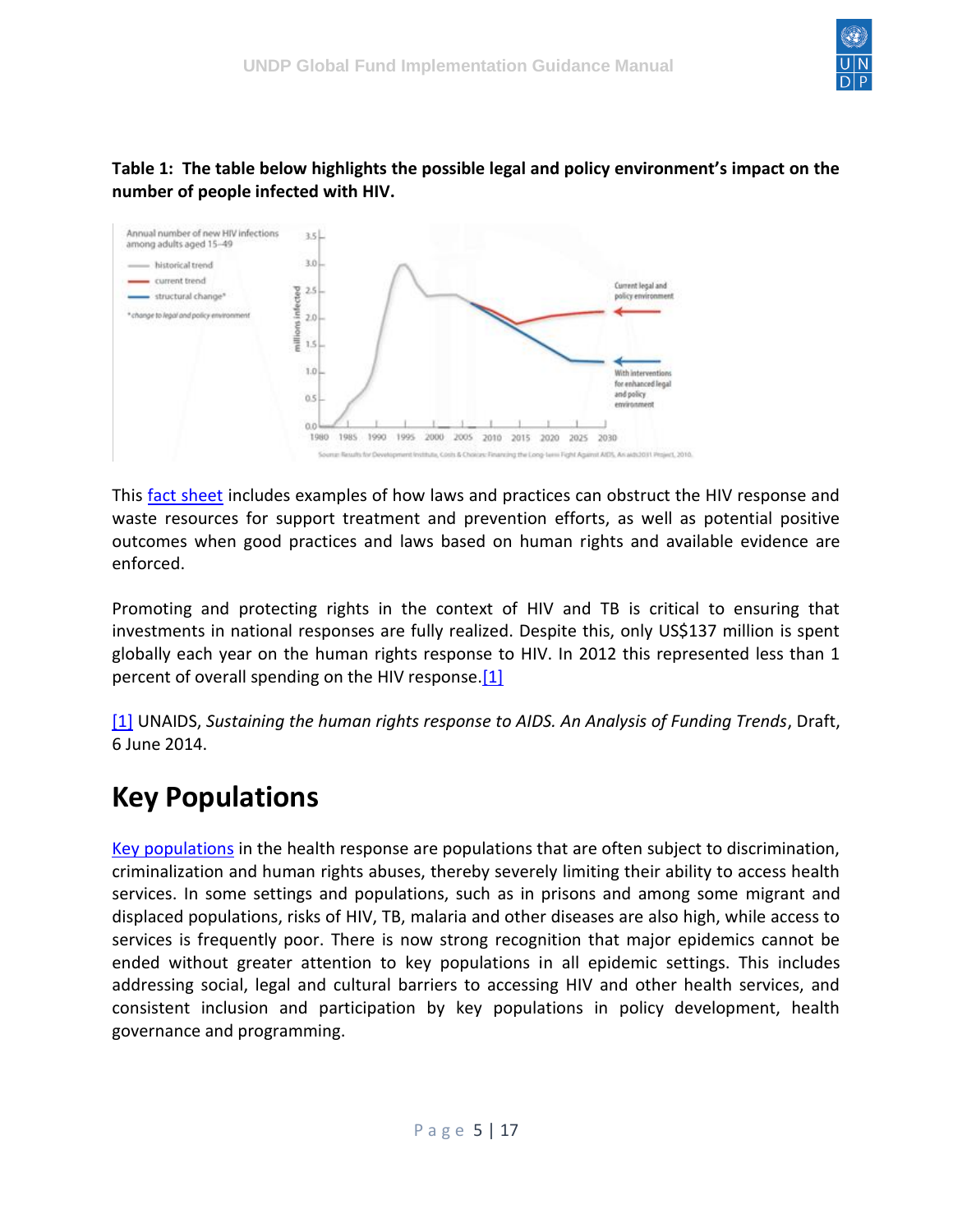

**HIV:** Key populations include men who have sex with men, sex workers, people who inject drugs, transgender people, people in prisons and other closed settings, and their partners. They are at high risk for HIV and account for 40-50 percent of all new HIV infections worldwide[.\[1\]](https://undphealthimplementation.org/functional-areas/human-rights-key-populations-and-gender/overview/key-populations/#_ftn1)

**TB**: Key populations may include prisoners and incarcerated populations, people living with HIV, migrants, refugees and indigenous populations.

**Malaria:** While the concept of key populations in the malaria response is relatively new, and less understood than for HIV or TB, refugees, migrants, internally displaced people and indigenous populations are all at greater risk of malaria transmission, as they have decreased access to care and are often marginalized.

[\[1\]](https://undphealthimplementation.org/functional-areas/human-rights-key-populations-and-gender/overview/key-populations/#_ftnref1) The 2016 Political Declaration notes with grave concern global epidemiological evidence: People who inject drugs are 24 times more likely to acquire HIV than adults in the general population; sex workers are 10 times more likely; men who have sex with men are 24 times more likely; transgender people are 49 times more likely, and prisoners 5 times more likely.

### <span id="page-5-0"></span>**Gender**

**HIV:** Adolescent girls and young women aged 15–24 years are at particularly high risk of HIV infection, accounting for 20 percent of all new HIV infections globally in 2015, despite accounting for just 1 percent of the population. Globally, in 2015 there were an estimated 2.3 million adolescent girls and young women living with HIV, constituting 60 percent of all young people (15-24) living with HIV. Fifty-eight percent of new HIV infections among young persons aged 15- 24 occurred among adolescent girls and young women. Harmful gender norms and inequalities, insufficient access to education and sexual and reproductive health services, poverty, food insecurity and violence, are at the root of this increased HIV risk for young women and adolescent girls[.\[1\]](https://undphealthimplementation.org/functional-areas/human-rights-key-populations-and-gender/overview/gender/#_ftn1) Gender-based violence has significant implications for women's and girls' risks of acquiring HIV and impairs their ability to cope with the virus. A 2013 World Health Organization (WHO) systematic global review found that across different HIV epidemic settings, intimate partner violence increases the risk for HIV infection among women and girls by more than 50 percent, and in some instances up to four-fold[.\[2\]](https://undphealthimplementation.org/functional-areas/human-rights-key-populations-and-gender/overview/gender/#_ftn2)

Gender inequalities and norms also substantially increase the risks faced by women and girls who belong to other key populations. In low- and middle-income countries worldwide it is estimated that female sex workers are more than 13 times more likely than the general population to be HIV-positive. Transgender women are particularly vulnerable to HIV, having almost 50 times the odds of having HIV than the general population worldwide. Similarly, women who inject drugs are at higher risk of HIV compared to men who use drugs. As mentioned above, these key populations are also criminalized, creating further barriers to accessing health services. TB and HIV co-infection also increases women's health risks: Women from these key populations living with HIV are highly susceptible to developing active TB during pregnancy or soon after delivery, making TB a leading cause of death during pregnancy and delivery, and thereafter.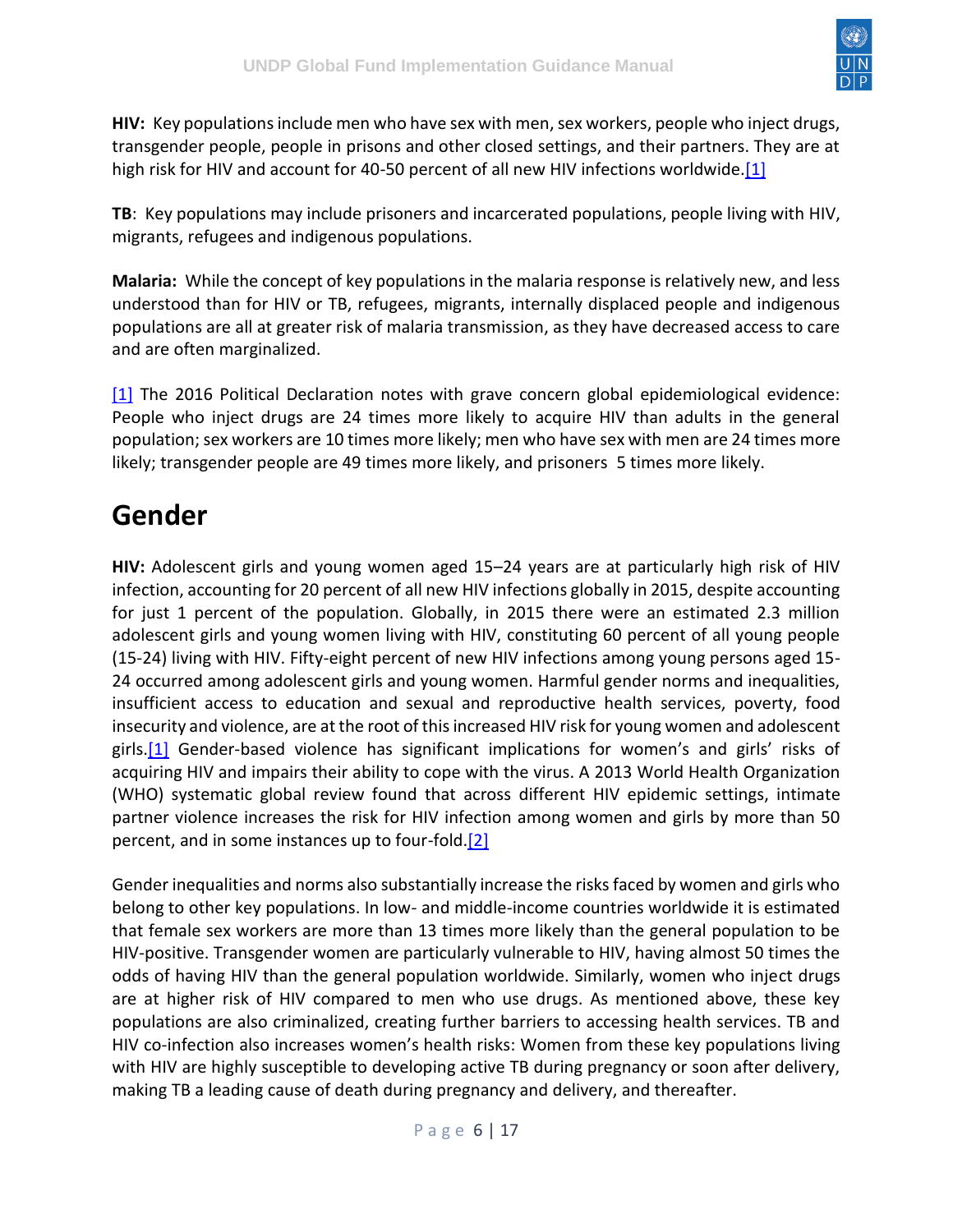

**TB:** Gender analysis and gender-responsive programming is comparatively new to the field of TB. Considerable debate on the gender divide in TB persists at all levels: medical research is divided on the ways in which TB symptoms in men and women differ, and there is inadequate medical data on women's experience of TB in particular. The impact of TB on pregnancy is underresearched. Environmental contributions to women's and men's TB infection rates are ill understood. Studies of women's and men's differential access to TB health services have produced a range of contradictory findings, with little consensus on whether or not gender barriers to TB services access exist, and incomplete explanations for those gender differences that have been identified[.\[3\]](https://undphealthimplementation.org/functional-areas/human-rights-key-populations-and-gender/overview/gender/#_ftn3) A new gender assessment tool for HIV and TB programmes from UNAIDS and WHO, being piloted in 15 countries, will be critical to improving understanding of the gender differences in TB infection and to informing appropriate gender-sensitive programmatic responses.

**Malaria:** Evidence indicates that malaria transmission is determined in large part by social, economic and cultural factors that intersect with sex-specific and gender-specific vulnerabilities. These vulnerabilities are largely still under-researched and not considered in programmatic responses. Gaps in our understanding are important to explore further, as they address deeper gender inequalities, and interventions that address the structural drivers of the disease are likely to be more effective and sustainable. Investment to address the social determinants of malaria has the potential to significantly move forward our understanding of the disease, and target interventions towards the most vulnerable

[\[1\]](https://undphealthimplementation.org/functional-areas/human-rights-key-populations-and-gender/overview/gender/#_ftnref1) UNAIDS, Global AIDS Update 2016, accessible at [http://www.unaids.org/en/resources/documents/2016/Global-AIDS-update-2016.](http://www.unaids.org/en/resources/documents/2016/Global-AIDS-update-2016)

[\[2\]](https://undphealthimplementation.org/functional-areas/human-rights-key-populations-and-gender/overview/gender/#_ftnref2) WHO, Department of Reproductive Health and Research, London School of Hygiene and Tropical Medicine, South African Medical Research Council "Global and regional estimates of violence against women "Prevalence and health effects of intimate partner violence and nonpartner sexual violence", accessible at

[http://www.who.int/reproductivehealth/publications/violence/9789241564625/en/.](http://www.who.int/reproductivehealth/publications/violence/9789241564625/en/)

[\[3\]](https://undphealthimplementation.org/functional-areas/human-rights-key-populations-and-gender/overview/gender/#_ftnref3) UNDP, Gender and TB Discussion

Paper: http://www.undp.org/content/undp/en/home/librarypage/hiv-aids/gender–hiv-andhealth-discussion-papers/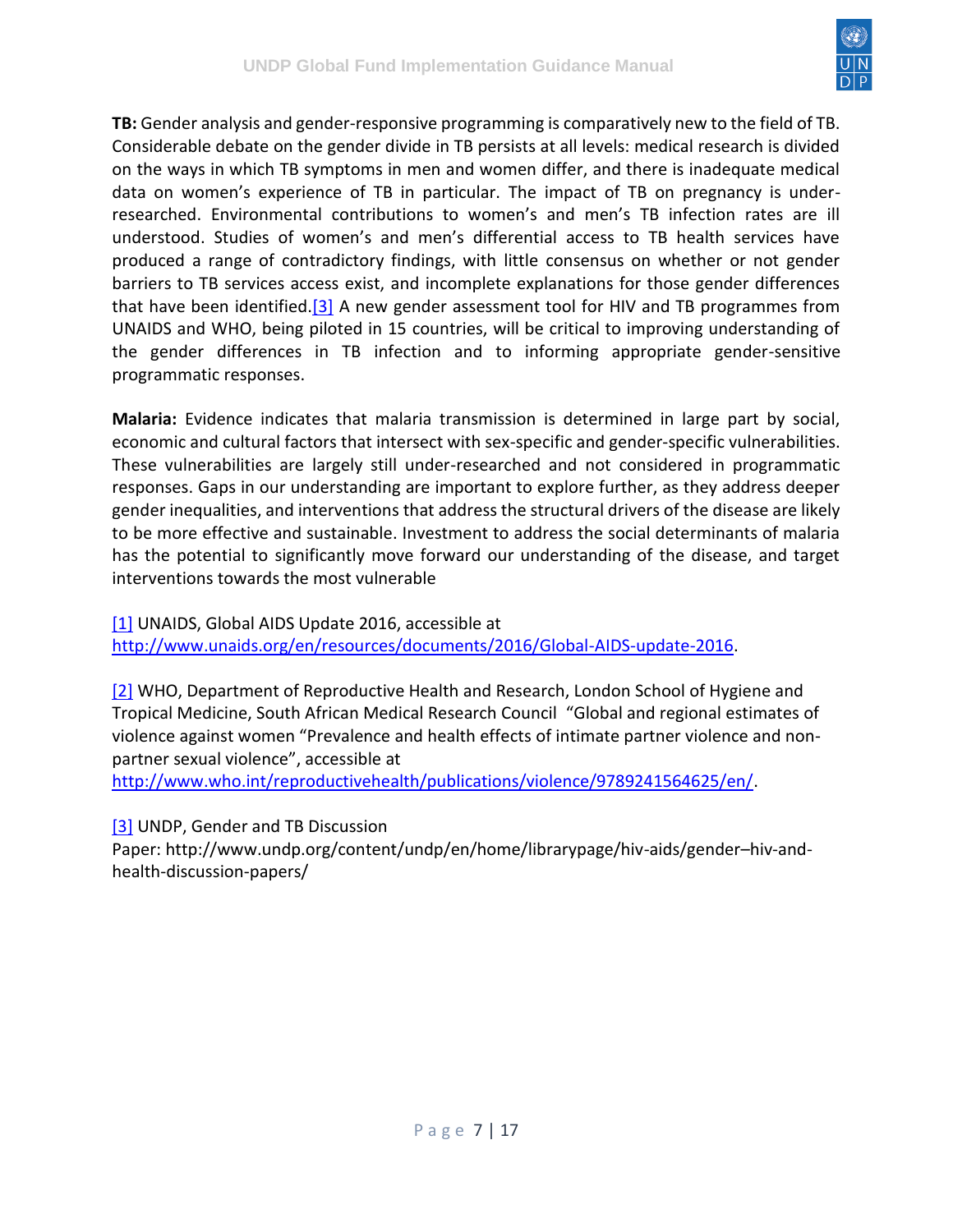

# <span id="page-7-0"></span>**UNDP's Work on Human Rights, Key Populations and Gender**

UNDP is guided by several principles related to promotion of human rights in all of its work. These include: (1) Respect for and promotion of human rights and gender equality as set out in the [United Nations Charter,](http://www.un.org/en/charter-united-nations) [the Universal Declaration of Human Rights](http://www.un.org/en/universal-declaration-human-rights) and other international treaties, and (2) Meaningful engagement of people living with HIV, key populations, other excluded groups and affected communities is essential for effective health policy, programming and governance.

As a founding co-sponsor of the Joint United Nations Programme on HIV/AIDS (UNAIDS), under the UNAIDS Division of Labour, UNDP is mandated to convene the work on removing punitive laws, policies, practices, stigma and discrimination that block effective responses to AIDS and to co-convene the work of HIV prevention among key populations together with the United Nations Population Fund (UNFPA) as well as efforts to increase investments and efficiency in the use of resources for HIV, jointly with the World Bank. UNDP also leads the follow-up work to the recommendations of the Global Commission on HIV and the Law, and is represented on the Global Fund Human Rights Reference Group.

UNDP manifests its commitments to uphold and promote these principles in many ways, a number of which are highlighted in this text. As of September 2016, UNDP is currently the Principal Recipient (PR) for three Global Fund regional grants in South Asia, the Western Pacific and Africa. A fourth regional grant in the Caribbean will be signed in by the end of September 2016. Each of these grants focuses on strengthening the legal and policy environment for key populations, challenging stigma and discrimination, and building community capacity to effectively address human rights and gender barriers to access to and uptake of HIV, TB and malaria services.

In addition, UNDP has significant experience in leading or supporting, together with other technical partners, the development of programmatic guidance and policy tools to support human rights, gender and key populations.

**A good place to start looking for available resources is the** [UNDP Capacity Development Toolkit:](http://www.undp-globalfund-capacitydevelopment.org/en/critical-enablers/)  [Critical Enablers,](http://www.undp-globalfund-capacitydevelopment.org/en/critical-enablers/) **which includes links to many helpful guidance documents. A few of these are highlighted here and throughout this section.**

UNDP led the work of the [Global Commission on HIV and the Law,](http://www.hivlawcommission.org/) which reviewed the relationship between legal responses, human rights and HIV and made many recommendations aimed at strengthening legal and policy environments with the ultimate goal of better health outcomes for the most marginalized and HIV-vulnerable populations. In many instances, national legal protections have preceded, not followed, broader recognition of rights. Laws have a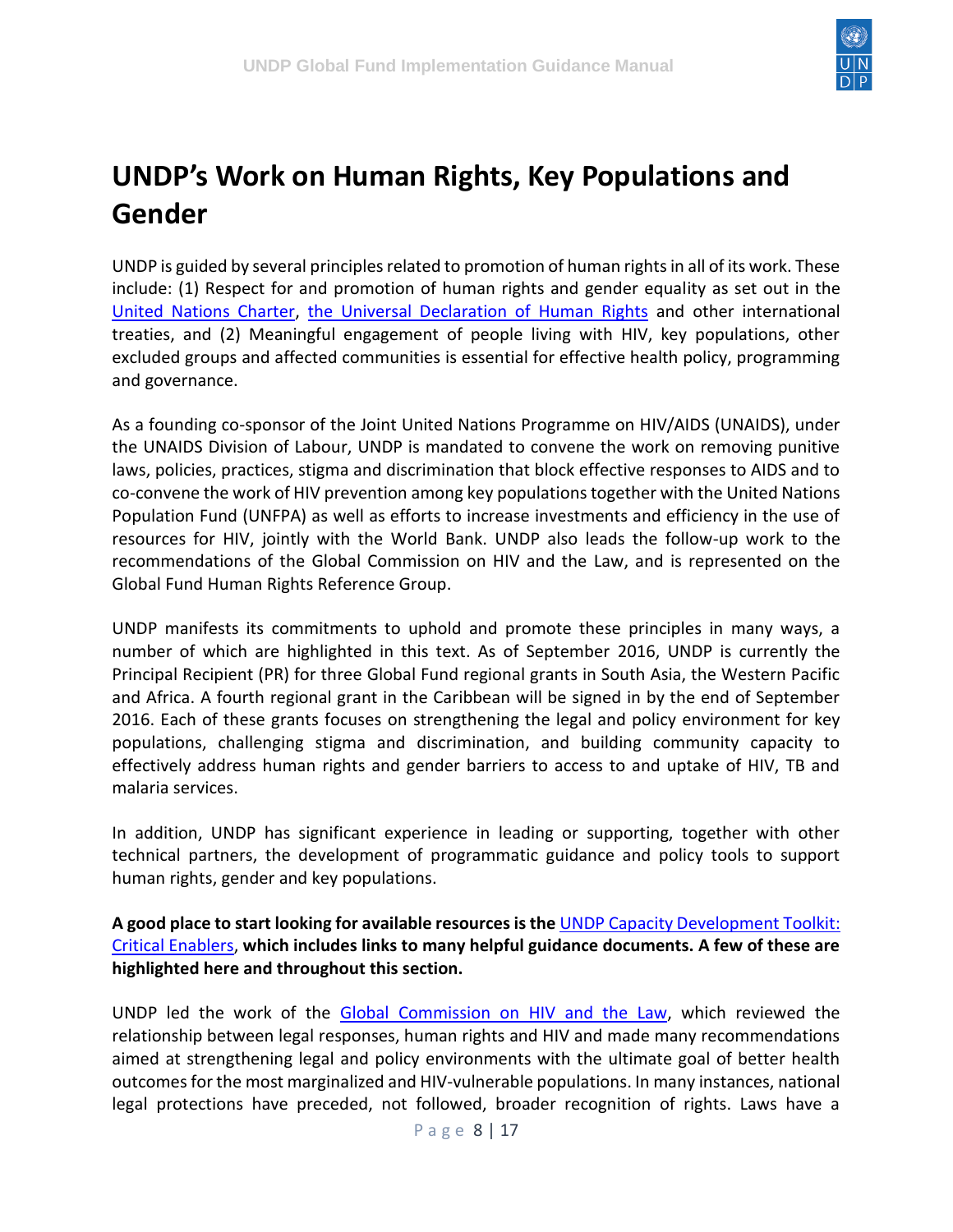

teaching effect; laws that discriminate validate other kinds of discrimination. Laws that require equal protections reinforce equality. Often, laws must change before fears about change dissipate. UNDP is currently leading the follow-up work on the recommendations of the Global Commission, a significant portion of which is dedicated to key populations.

To further this work, UNDP produced the [Legal environment assessment for HIV: An operational](http://www.undp.org/content/undp/en/home/librarypage/hiv-aids/practical-manual--legal-environment-assessment-for-hiv--an-opera.html)  [guide to conducting national legal, regulatory and policy assessments for HIV](http://www.undp.org/content/undp/en/home/librarypage/hiv-aids/practical-manual--legal-environment-assessment-for-hiv--an-opera.html)[,\[1\]](https://undphealthimplementation.org/functional-areas/human-rights-key-populations-and-gender/undp-s-work-on-human-rights-key-populations-and-gender/#_ftn1) which includes step-by-step guidance on how to undertake a national Legal Environment Assessment, with concrete case studies, tools and resources. The manual focuses on HIV, with a version for TB currently under development. Similarly, UNDP has gone further to produce a guidance document on *Transforming Legal Environment Assessment (LEA) Recommendations into Action*. Although still in draft form, this guidance is already being used to shape National Action Plan meetings in, Malawi, Nigeria and Seychelles.

For key populations, a number of programming tools exist for men who have sex with other men (MSM), sex workers and transgender people.<sup>[2]</sup> Each of these tools offers practical advice on implementing HIV and STI programmes for and with MSM, sex workers and transgender people, respectively : [Implementing Comprehensive HIV and STI Programmes with Men Who Have Sex](http://www.undp.org/content/undp/en/home/librarypage/hiv-aids/implementing-comprehensive-hiv-and-sti-programmes-with-men-who-h/)  [With Men: Practical Guidance for Collaborative Interventions \(MSMIT\);](http://www.undp.org/content/undp/en/home/librarypage/hiv-aids/implementing-comprehensive-hiv-and-sti-programmes-with-men-who-h/) [Implementing](http://www.who.int/hiv/pub/sti/sex_worker_implementation/en/)  [comprehensive HIV/STI programmes with sex workers: practical approaches from collaborative](http://www.who.int/hiv/pub/sti/sex_worker_implementation/en/)  [interventions \(SWIT\);](http://www.who.int/hiv/pub/sti/sex_worker_implementation/en/) [Implementing Comprehensive HIV and STI Programmes with Transgender](http://www.undp.org/content/undp/en/home/librarypage/hiv-aids/implementing-comprehensive-hiv-and-sti-programmes-with-transgend.html)  [People: Practical Guidance for Collaborative Interventions \(the "TRANSIT"\)](http://www.undp.org/content/undp/en/home/librarypage/hiv-aids/implementing-comprehensive-hiv-and-sti-programmes-with-transgend.html).

The [Gender Checklist](http://www.undp.org/content/undp/en/home/librarypage/hiv-aids/checklist-for-integrating-gender-into-the-new-funding-model-of-t.html) has been developed to support the integration of gender-responsive components into the implementation of HIV programmes supported by the Global Fund. Additionally, [UNDP's Roadmap for Integrating Gender into National HIV Strategic Plans](http://www.undp.org/content/dam/undp/library/HIV-AIDS/HIV%20MDGs%20and%20Development%20Planning/UNDP-Roadmap-12-11-2012-final.pdf?download) is a tool to guide government and civil society actors in the implementation of gender-transformative programming in the context of national HIV efforts. Discussion Papers on [Gender and TB](http://www.undp.org/content/undp/en/home/librarypage/hiv-aids/gender--hiv-and-health-discussion-papers/) an[dGender and Malaria](http://www.undp.org/content/undp/en/home/librarypage/hiv-aids/gender--hiv-and-health-discussion-papers/) have been developed that summarize and analyse the evidence base related to the specific vulnerabilities and needs of both men and women. The What Works for [Women and Girls: Evidence for HIV/AIDS Interventions](http://www.whatworksforwomen.org/) web site provides a comprehensive compilation of the available evidence necessary to inform country-level programming.

[\[1\]](https://undphealthimplementation.org/functional-areas/human-rights-key-populations-and-gender/undp-s-work-on-human-rights-key-populations-and-gender/#_ftnref1) A manual on LEAs for TB is being finalized

[\[2\]](https://undphealthimplementation.org/functional-areas/human-rights-key-populations-and-gender/undp-s-work-on-human-rights-key-populations-and-gender/#_ftnref2) The implementation Tool for People who Inject Drugs (IDUIT) is being finalized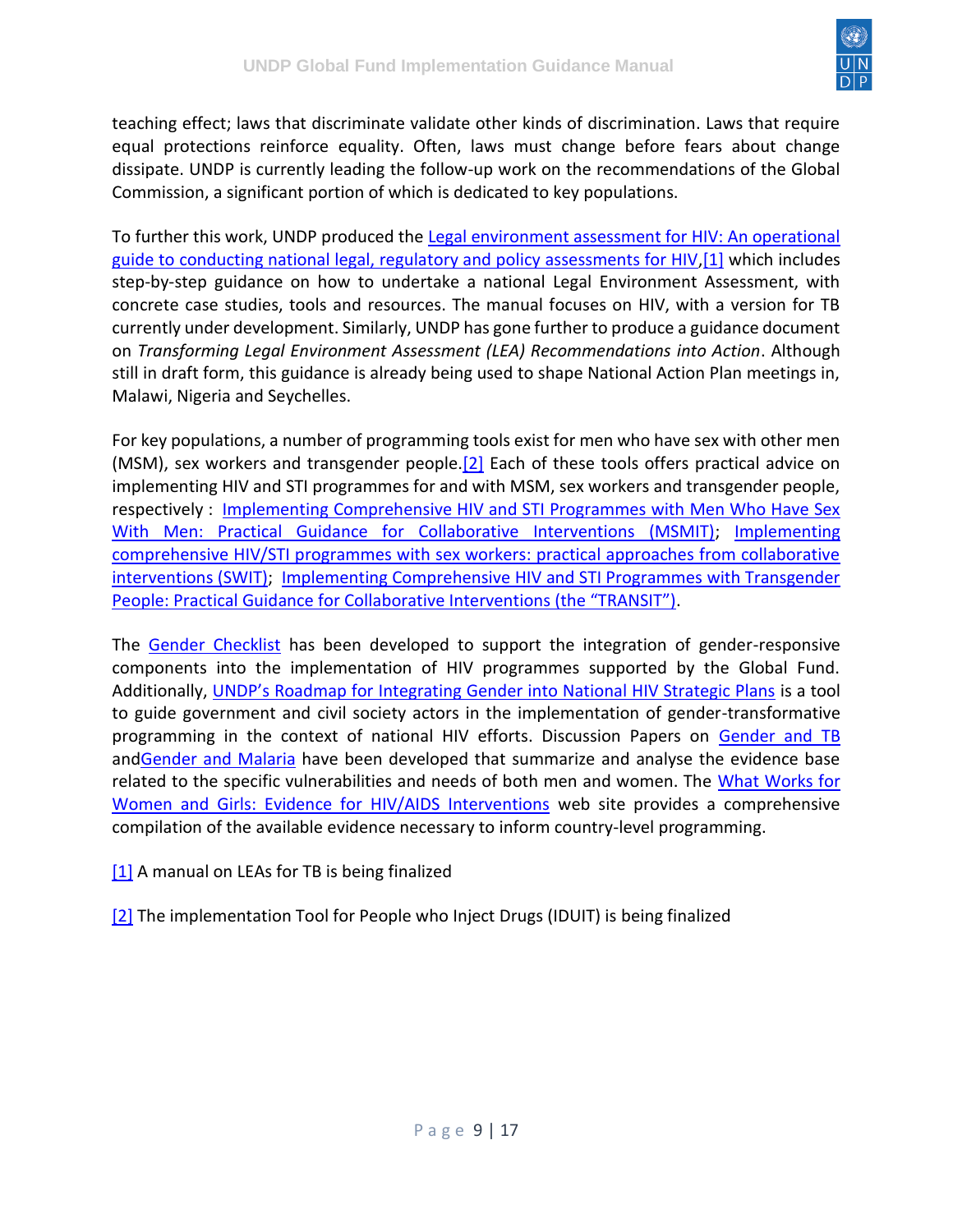

## <span id="page-9-0"></span>**Integrating Human Rights, Key Populations and Gender in the Grant Lifecycle**



#### **Figure 3: The Global Fund Funding Mode[l\[1\]](https://undphealthimplementation.org/functional-areas/human-rights-key-populations-and-gender/integrating-human-rights-key-populations-and-gender-in-the-grant-lifecycle/#_ftn1)**

The guidance in this sub-section of the Manual designed to guide UNDP's efforts as Principal Recipient (PR) to strengthen the attention paid to gender, human rights and key populations in the implementation of programmes supported by the Global Fund, through the processes and mechanisms of the Global Fund's funding model. Each stage of the funding model requires specific actions to address the dimensions most relevant for women and girls, key populations and other marginalized groups in the development and implementation of Global Fund grants.

[\[1\]](https://undphealthimplementation.org/functional-areas/human-rights-key-populations-and-gender/integrating-human-rights-key-populations-and-gender-in-the-grant-lifecycle/#_ftnref1) The Global Fund is currently developing differentiated guidance for countries, which will impact the process by which countries access funding. The new guidance will be reflected in this document when it is available.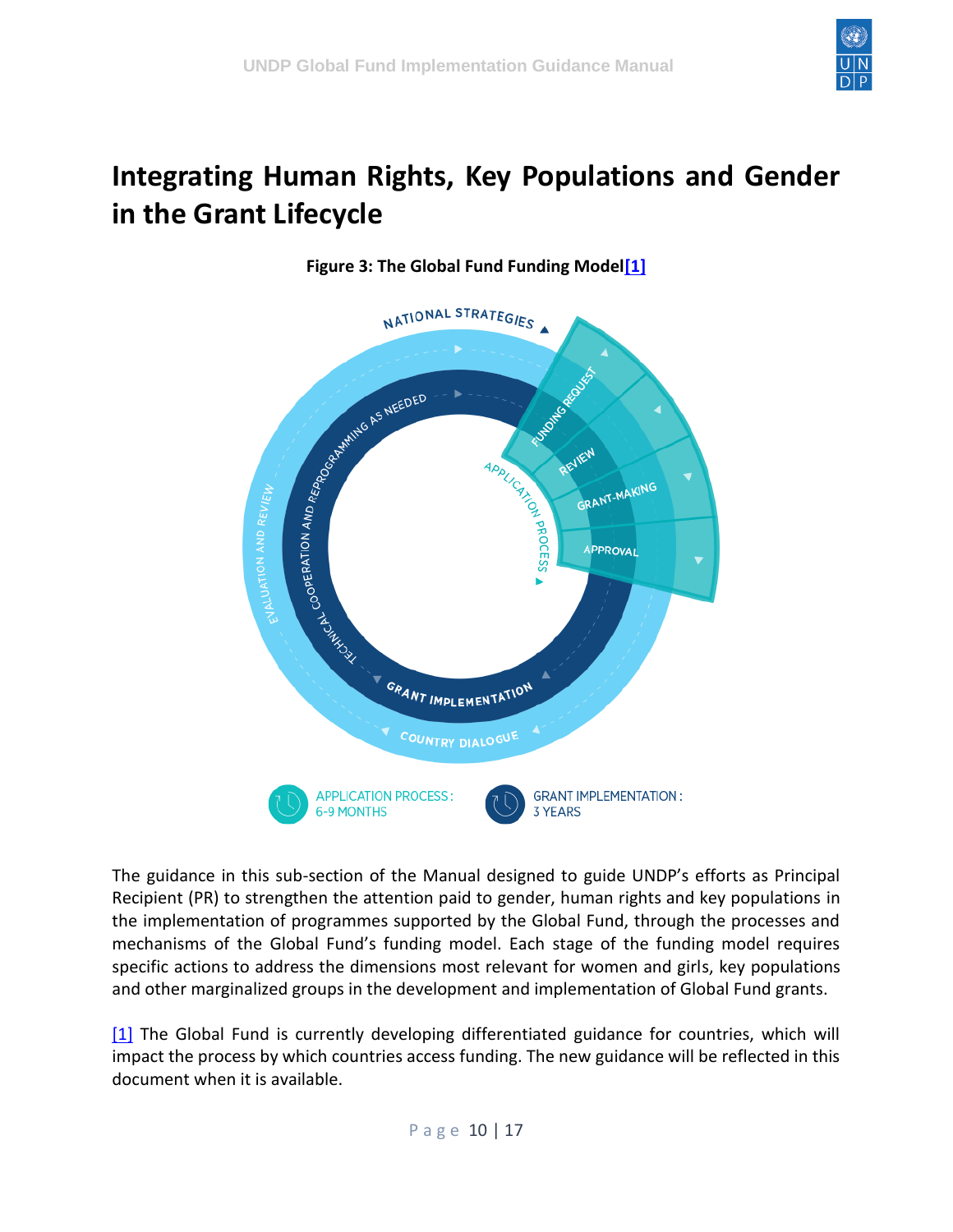

## <span id="page-10-0"></span>**National Strategic Plans (NSPs)**

The Global Fund bases its support on funding requests that are based on disease-specific NSPs that are robust, prioritized and costed. To serve as the basis for funding, the Global Fund expects NSPs and the national health strategy to be developed through inclusive, multi-stakeholder efforts (involving key populations), and be aligned with international norms and guidance. They should also be built on a clear understanding of the national epidemic based on epidemiological data disaggregated by age and sex, **with specific analysis related to human rights, gender and key populations,** and other barriers that affect access to health services.

- NSP analysis is conducted
- A needs assessment specific to gender, key populations and/or other marginalized groups, including a Legal Environment Assessment, is conducted
- The needs and rights of women and key populations are represented on the Country Coordinating Mechanism (CCM)

| Practice<br>Pointer | Despite focused efforts, it has been recognized that robust, prioritized and<br>costed NSPs are often few and far between. Technical support and assistance is<br>available from various donor agencies to either strengthen NSPs or to conduct<br>the analysis needed for developing a strong funding request. UNDP has<br>developed a roster of qualified consultants who will be available to support this<br>process. In addition, the Global Fund will allow countries to reprogram up to<br>US\$150,000 of funds from existing grants to support this work, if it is requested<br>by the CCM.<br>This should include efforts at ensuring that the epidemiological data which will<br>$\bullet$<br>normally inform the performance targets in the Country Grants are correct and<br>realistic to avoid a situation where targets are based on incorrect data from<br>poor size estimations and routine surveys. This has been the experience in a<br>number of countries and has been responsible for the poor performance<br>recorded in their Office of the Inspector General (OIG) assessment Report.<br>A number of strong tools help guide a gender assessment. These include the<br>UNAIDS Gender Assessment Tool; as well as the forthcoming Gender<br>Assessment Tool for HIV and TB co-infection. |
|---------------------|-----------------------------------------------------------------------------------------------------------------------------------------------------------------------------------------------------------------------------------------------------------------------------------------------------------------------------------------------------------------------------------------------------------------------------------------------------------------------------------------------------------------------------------------------------------------------------------------------------------------------------------------------------------------------------------------------------------------------------------------------------------------------------------------------------------------------------------------------------------------------------------------------------------------------------------------------------------------------------------------------------------------------------------------------------------------------------------------------------------------------------------------------------------------------------------------------------------------------------------------------------------------------------------------------------------------|

Technical Assistance (TA) to support development or updating of NSPs is also available through a number of bilateral technical providers listed below, at every stage of the grant cycle:

- [US government central resource for HIV and health systems strengthening](http://www.pepfar.gov/partnerships/coop/globalfund/ta/index.htm)
- [TB support through Technical Support and Coordination Mechanism](http://www.who.int/tb/en/)
- [Malaria support through Roll Back Malaria](http://www.rollbackmalaria.org/) Partnership
- French 5% Initiative
	- o [Channel 1 \(short-term support\)](http://www.initiative5pour100.fr/en/types-of-action/channel-1-short-term-expertise)
	- o [Channel 2 \(long-term support\)](http://www.initiative5pour100.fr/en/types-of-action/channel-2-projects-funding/)
- **[BACKUP Health](http://www.giz.de/expertise/html/7192.html)**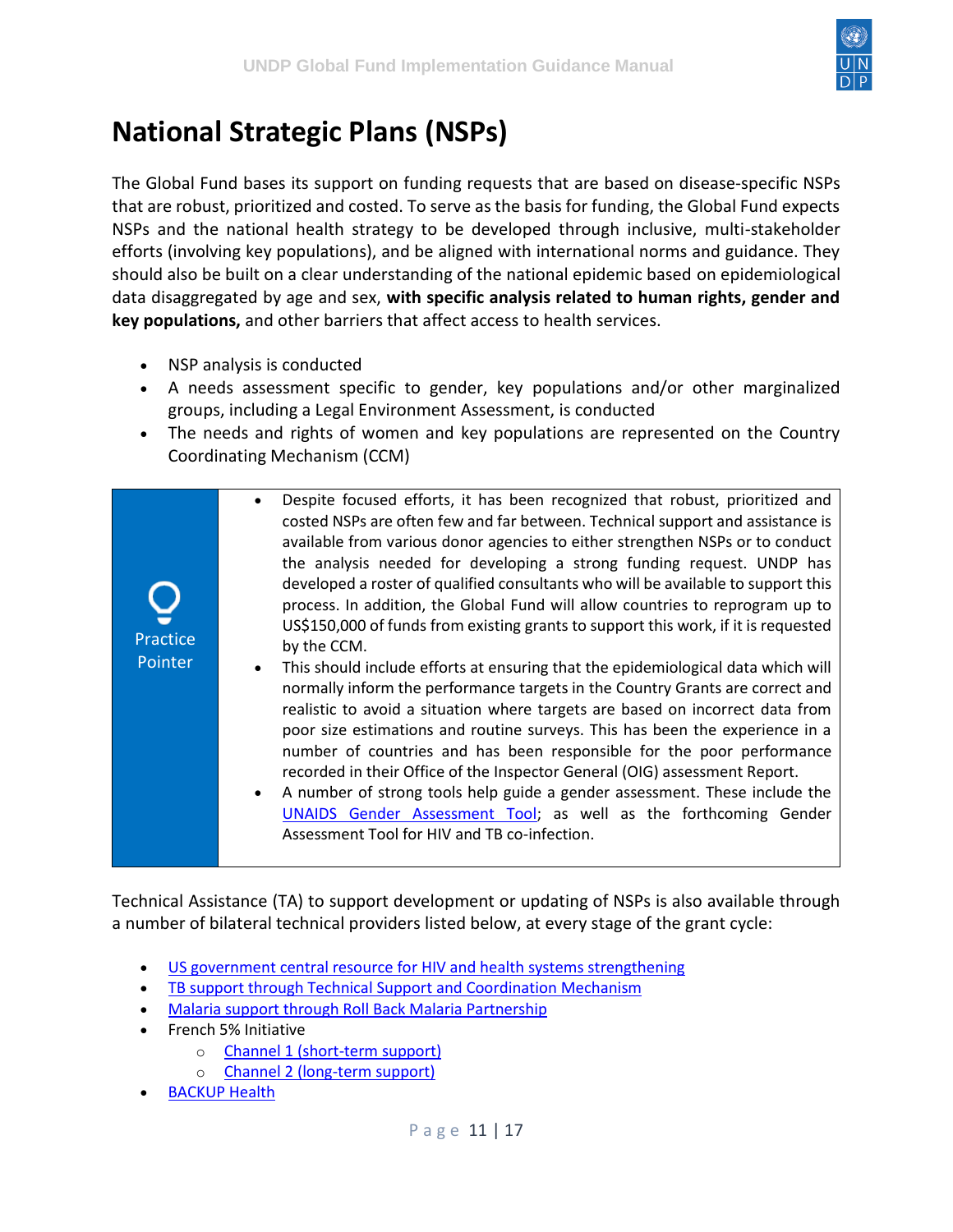

## <span id="page-11-0"></span>**Country dialogue and funding request development**

[Country dialogue](https://www.theglobalfund.org/media/5675/publication_engagecivilsociety_brochure_en.pdf) and funding request (previously called 'concept note') development are especially critical points during the grant cycle and present an opportunity to consult widely with a range of stakeholders—key population and women's networks, networks of people living with HIV, communities, civil society, government, technical partners—to advocate for inclusion of activities to promote an enabling environment. These partners should ideally be involved at every stage of the grant cycle.

A wealth of guidance documents exist to support development of these interventions. The Global [Fund HIV Information Note](https://www.theglobalfund.org/media/4765/core_hiv_infonote_en.pdf) provides guidance to Global Fund applicants on employing strategic investment thinkin[g](https://www.theglobalfund.org/media/1276/core_humanrights_infonote_en.pdf) when developing funding requests for HIV related programming for the 2017-2019 funding cycle. A thematic section on addressing human rights and gender related barriers is included. Similarly, [The Global Fund Tuberculosis Information Note](https://www.theglobalfund.org/media/4762/core_tuberculosis_infonote_en.pdf) and [The Global](https://www.theglobalfund.org/media/4768/core_malaria_infonote_en.pdf)  [Fund Malaria Information Note](https://www.theglobalfund.org/media/4768/core_malaria_infonote_en.pdf) include disease specific information and include sections on addressing rights and gender related barriers.

- 1. Identify human rights barriers
	- $\circ$  Define the epidemic, as well as the specific needs and vulnerabilities of women and girls, key populations and other marginalized groups, as identified in the needs assessment (see here).
	- o Define the activities.
	- o Define the financial gap to implement the activities.
	- $\circ$  Define the partnerships needed to execute activities (civil society organizations (CSOs), community groups, technical partners, etc.).
- 2. Design disease programmes using a human rights-based approach
	- $\circ$  The process is built on broad and comprehensive representation of participants, including government, civil society and people living with and affected by HIV, TB and malaria.
	- o Consult closely with populations who will use health services.
	- o Based on these consultations, design disease programmes with testing, prevention, treatment, care and support services that pay special attention to challenges, barriers, and outreach opportunities in order to meet the needs of those who will use the services.
	- $\circ$  Ensure that a gender-sensitive approach has been used in policies and plans for prevention, treatment, care and support, including the linkages between gender-based violence and the three diseases are addressed, as appropriate.
	- o Form intersectoral partnerships between ministries of health and other parts of government to better embed HIV, TB and malaria concerns.
	- $\circ$  Ensure that an adequate budget has been allocated to ensure implementation of prioritized responses aimed at addressing the gender, key populations and human rightsspecific dimensions of the disease being addressed.
	- o Use Global Fund [guidance on human rights](https://www.theglobalfund.org/en/human-rights/) and [Roll Back Malaria's 'Malaria](https://www.theglobalfund.org/media/4768/core_malaria_infonote_en.pdf)  [Implementation Guidance in Support of the Preparation of Concept Notes for the Global](https://www.theglobalfund.org/media/4768/core_malaria_infonote_en.pdf)  [Fund](https://www.theglobalfund.org/media/4768/core_malaria_infonote_en.pdf)'.
	- o The UNAIDS guidance document **Fast-Track and human rights** offers practical advice on why and how efforts to Fast-Track HIV services should be grounded in human rights principles and approaches. It includes three checklists to support and guide the design,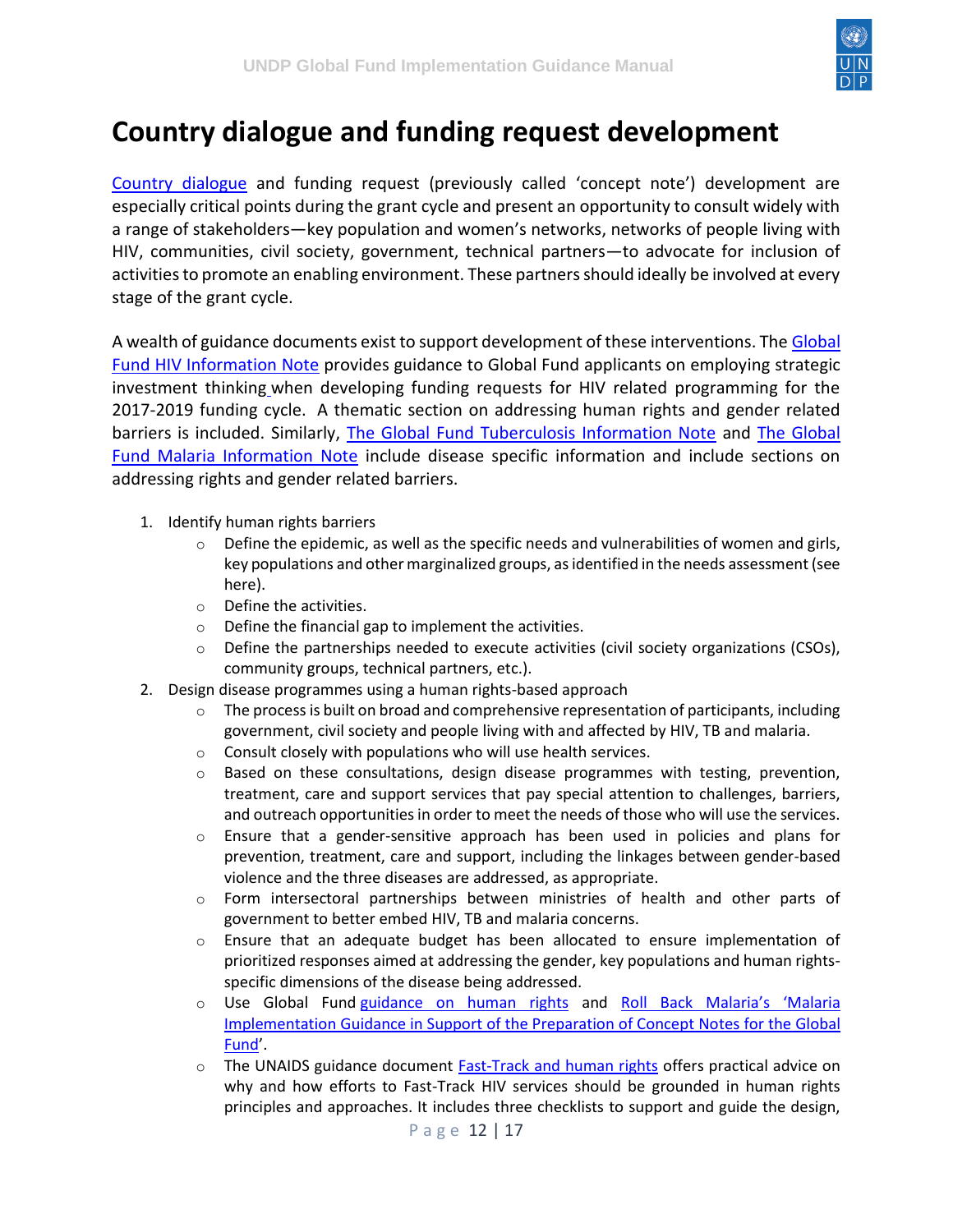

monitoring and evaluation of HIV services in order to realize human rights and equity in the AIDS response.

- $\circ$  The Global Fund technical brief [HIV, human rights and gender equality](https://www.theglobalfund.org/media/6348/core_hivhumanrightsgenderequality_technicalbrief_en.pdf) supports grant applicants to include programmes to remove human rights and gender-related barriers to HIV services. It also gives advice on implementing human rights-based and genderresponsive approaches to HIV.
- $\circ$  The Global Fund guidance brief Human rights and gender programming in challenging [operating environments \(COE\)](https://www.theglobalfund.org/media/6346/fundingmodel_humanrightsgenderchallengingoperatingenvironments_guidance_en.pdf) provides guidance for the operationalization of the Global Fund's COE policy in ways that are consistent with its human rights and gender strategic objective. In particular, it suggests ways in which specific programmes can be undertaken to address human rights and gender related risks and barriers to services, as well as to ensure rights based and gender responsive approaches to services, which are imperative for ensuring optimal impact of HIV, TB and malaria programmes.
- $\circ$  The Global Fund technical brief [Tuberculosis, Gender and Human Rights](https://www.theglobalfund.org/media/6349/core_tbhumanrightsgenderequality_technicalbrief_en.pdf) assists Global Fund applicants to consider how to include programmes to remove human rights and gender related barriers to TB prevention, diagnosis and treatment services within funding requests and to help all stakeholders ensure that TB programmes promote and protect human rights and gender equality.
- o The Global Fund technical brief <u>Malaria, Gender and</u> [Rights](https://www.theglobalfund.org/media/5536/core_malariagenderhumanrights_technicalbrief_en.pdf) assists applicants to consider how to include programmes to remove human and gender rights and and gender related barriers to malaria prevention, diagnosis and treatment services within funding requests and to help all stakeholders ensure that malaria programmes promote and protect human rights and gender equality.
	- Approach to key populations in sensitive environment
	- In many countries open dialogue and discussion on the needs of key populations is often not accepted. Interventions to promote an enabling environment more palatable include use of terminology, i.e. instead of men who have sex with men, 'men at risk'. The latest epidemiological evidence should always be cited as a starting point for these discussions. Use of trained facilitators to guide the discussion on sensitive issues is also encouraged, as well as providing a 'safe space' for KPs. UN houses can often provide space for KP dialogues.
	- The country dialogue should follow a four-step process to prioritize the components of a country's response to the three diseases, based on country context, to provide a sound investment case. An investment case requires attention to the strategic value of HIV, TB and malaria interventions with attention to "equity, efficiency and evidence".
	- Decisions about which interventions respond best to gender, key populations and human rights concern, needs to be guided by the findings from the needs analysis of the national HIV response. It is not enough to simply analyse and present the analysis. Evidence-informed priority actions must be defined and costed, and funds must be allocated to them. Indicators must then be defined and utilized to monitor actions and their impact as well for the reporting of results.

Practice Pointer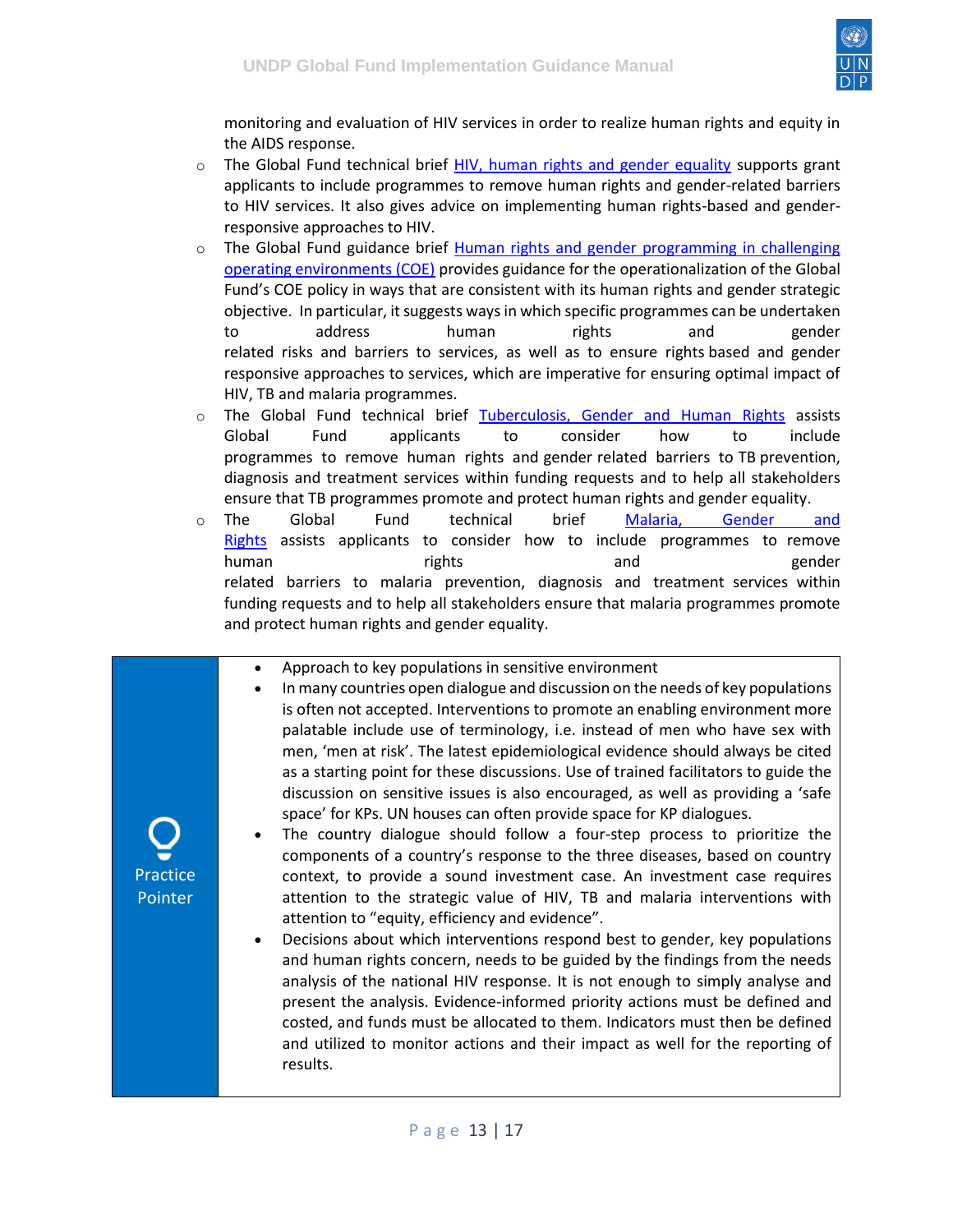

For instance, examples of effective gender-programming are provided from sources such as: [What Works for Women and Girls: Evidence for HIV/AIDS](http://www.whatworksforwomen.org/)  [Interventions](http://www.whatworksforwomen.org/) web site and [UNAIDS/WHO's programming tool for addressing](http://apps.who.int/iris/bitstream/10665/95156/1/9789241506533_eng.pdf)  [violence against women in the context of the HIV epidemic.](http://apps.who.int/iris/bitstream/10665/95156/1/9789241506533_eng.pdf)

- [UNAIDS Human Rights Costing Tool](http://www.unaids.org/en/media/unaids/contentassets/documents/document/2012/The_HRCT_User_Guide_FINAL_2012-07-09.pdf) provides guidance on key interventions and methods to estimate costs.
- [Critical enablers section](http://www.undp-globalfund-capacitydevelopment.org/en/critical-enablers/) of the [Capacity Development Toolkit](http://www.undp-globalfund-capacitydevelopment.org/) provides a compendium of resources which will be valuable in designing programmes.

#### <span id="page-13-0"></span>**Grant-Making**

#### [Monitoring and Evaluation](https://undphealthimplementation.org/functional-areas/monitoring-and-evaluation/me-components-of-grant-making/performance-framework/)

Please see the [performance framework](https://intranet.undp.org/unit/bpps/hhd/GFpartnership/UNDPasPR/Lists/PR%20Country%20Grant%20Documents/Attachments/227/QPA-H-UNDP%20RLB%20%20PF%20GF%20FINAL%20Nov15%202015.xlsx) (PF) for the Africa Regional grant which includes good practice examples of indicators and workplan tracking measures related to removing legal barriers.

- **Workplan tracking measures** (WPTM) are qualitative milestones and/or input or process measures to measure progress over the grant implementation period for modules and interventions that cannot be measured with coverage or output indicators. This is most often the case in regional grants or grants that include modules related to, for example, community systems strengthening, certain health system strengthening interventions, removing legal barriers to access, activities addressing gender inequalities, health sector linkages, etc.
- **Impact/Outcome indicators** are covered through programme reviews and not necessary for inclusion in the PFs of regional grants that seek exclusively to strengthen legal or policy environments, and community systems. However, impact and outcome indicators may be included for certain grants based on agreement of the Global Fund and the Principal Recipients (PR) (*please confirm with your Global Fund Country Team*).
- **Programme reviews or evaluations** are an important part of assessing progress against grant objectives, in particular for grants related to strengthening legal and policy environments and community systems. Country Offices (COs) are encouraged to ensure that adequate budgets are allocated to fund a baseline and endline evaluation (and midline where appropriate) and, should savings be available, a midterm review as well. The UNDP Global Fund/Health Implementation Support Team can be requested to provide examples of/support development of terms of reference (TORs) for programme reviews.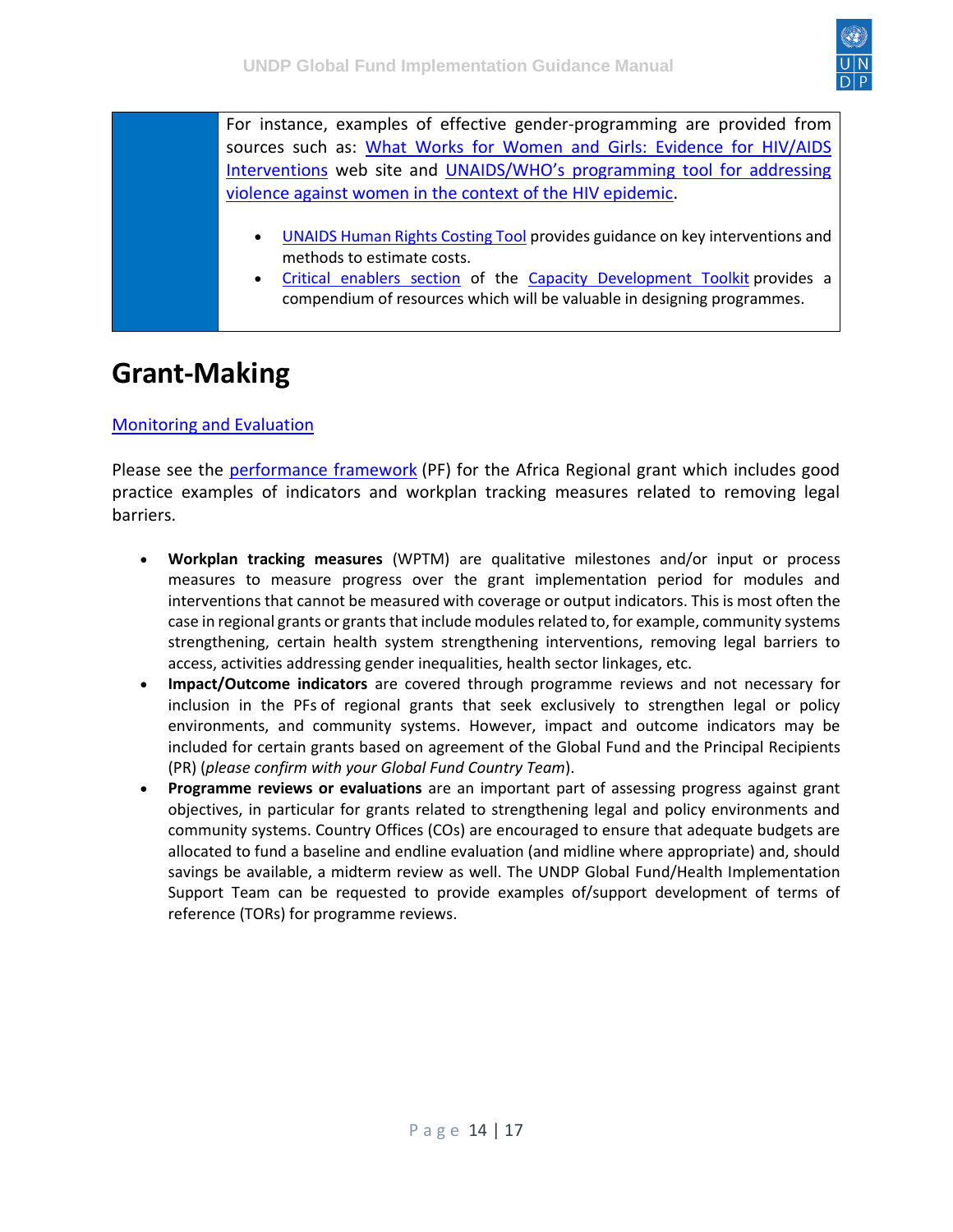

#### **Monitoring and evaluation-focused practice pointers:**

- For WPTM, ensure concrete, measurable actions at a process level that also contribute to a meaningful assessment of progress. For example, instead of measuring whether meetings to discuss the treatment cascade for KPs occurred, measure who attended, whether minutes with concrete next steps were produced, etc.
- Do not overcommit ambitious and realistic expectations must be balanced, so it is recommended to keep the number of WPTM to a minimum; 'less is more' – much of the most strategic results will be assessed through the evaluations.
- Sex- and age-disaggregated data is a key feature for gender-sensitive and/or transformative programming, as it helps to identify key populations and address their needs appropriately by introducing gender-sensitive investments, creating an appropriate national response to the elimination of the three diseases.

#### **Finance-focused practice pointers:**

- It is critical to ensure that the advocacy to include enabling environment interventions in the funding request is not lost at the time of grant-making (and during implementation). Ensure interventions in the funding request are included in the detailed budget at adequate levels, including sufficient funds for evaluations at baseline, midterm and endline as appropriate for the programme. This often requires skilful negotiation with the Country Coordinating Mechanism (CCM) and Global Fund to understand the importance of these interventions within the context of the grant.
- At times Global Fund finance staff may not have a background in budgeting for human rights, and therefore may not fully understand the budgeting implications for human rights interventions within the overall context of a grant. For example, the Global Fund may request reductions in human resources to implement certain activities, or deprioritization/omission of enabling environment activities if overall grant funds have been reduced. In this case, robust explanations including job descriptions and evidence from various sources cited throughout this section (refer: **[UNDP Capacity Development](http://www.undp-globalfund-capacitydevelopment.org/en/critical-enablers/)  [Toolkit: Critical Enablers](http://www.undp-globalfund-capacitydevelopment.org/en/critical-enablers/)**) should be provided in order to justify the inclusion of these interventions.

Practice Pointer

Practice Pointer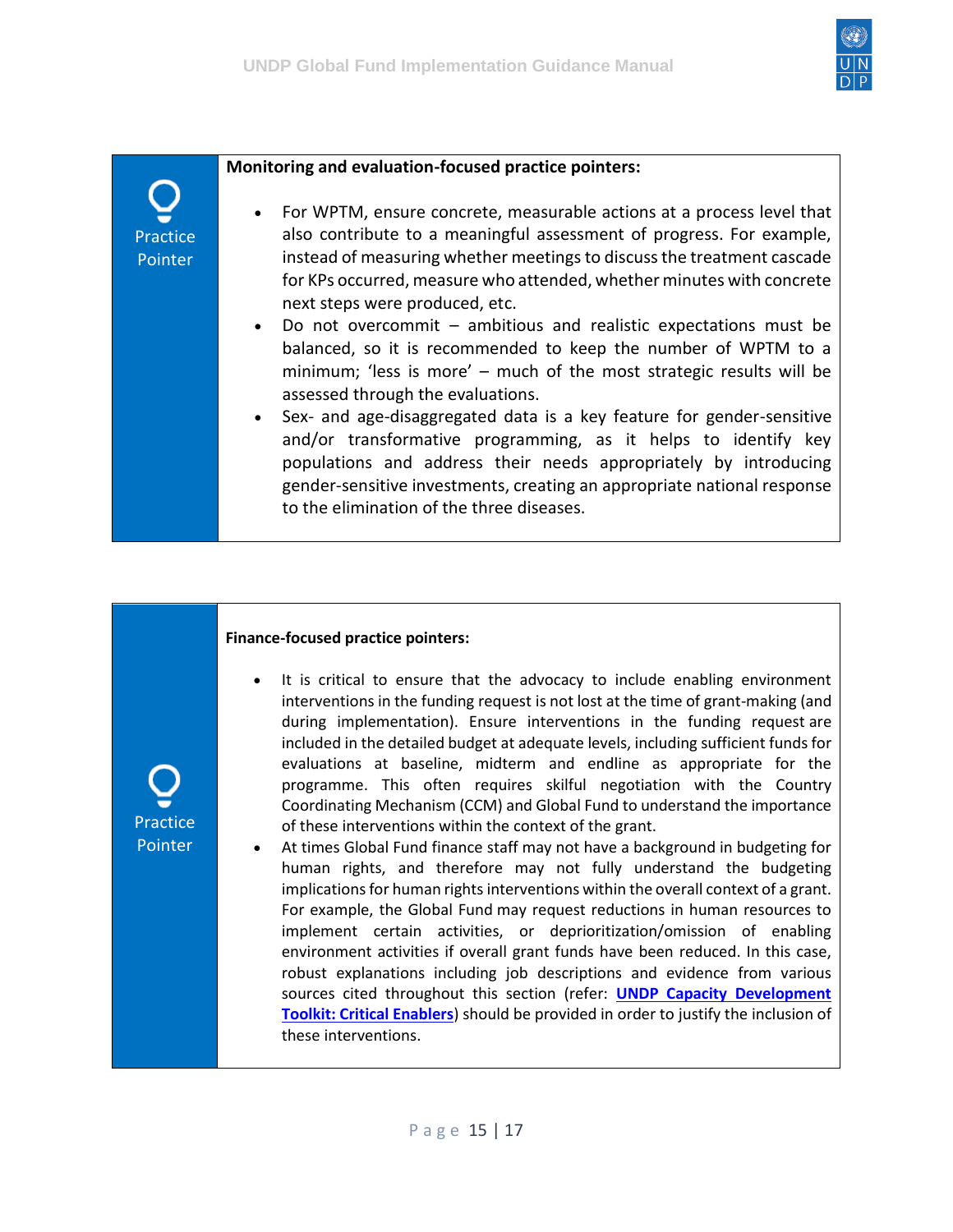

### <span id="page-15-0"></span>**Grant Implementation**

Once the Global Fund grant has been signed and a disbursement has been received, some Programme Managers have expressed concern that there is insufficient capacity in the Project Management Unit (PMU) to effectively deliver on human rights and gender programmes. This risk can be mitigated by ensuring proper planning and involvement of civil society organizations (CSOs) and consultants, preferably engaged from program design and inception, with the requisite knowledge and experience to implement programmes.

> • **Reprogramming:** In consultation with your Programme Advisor in the UNDP-Global Fund/Health Implementation Support Team, as well as jointly with Subrecipients (SRs), Programme Managers are encouraged to identify areas for which savings can be used to scale up/reprogram funds, based on recommended programming included in the Global Fund Human Rights Information Note, and the UNAIDS key programmes to fight stigma and discrimination (scale up of trainings/desensitization for health care workers; anti-stigma and discrimination advertisements, Legal Environment Assessments (LEAs) etc.).

Practice **Pointer** 

- **Technical support**: Engage with CSOs and key population and women's networks early to support implementation/provide TA.
- **Early warning**: It is important to identify issues early. For example, if activities are not implemented due to sensitivities, lack of attendance, Country Coordinating Mechanism (CCM) "politics"; Human Resource constraints or capacity, etc. contact your UNDP Global Fund/Health Implementation Support Team Programme Advisor for support and guidance.
- **Communication efforts**: It is important to ensure that programme

activities are communicated to relevant stakeholders including the Global Fund and other donors, as a viable source of advocacy for future funding of these programmes. Modalities employed can include Newsletters, Facebook, Twitter, and impact sheets that highlight key activities and results. The [Multi-country](http://www.asia-pacific.undp.org/content/rbap/en/home/operations/projects/overview/multi-country-south-asia-global-fund-hiv-programme.html)  [South Asia grant website](http://www.asia-pacific.undp.org/content/rbap/en/home/operations/projects/overview/multi-country-south-asia-global-fund-hiv-programme.html) and the [Africa regional grant January](http://www.arasa.info/news/2016-january-june-newsletter-global-fund-african-regional-grant-removing-legal-barriers/) – June 2016 [newsletter](http://www.arasa.info/news/2016-january-june-newsletter-global-fund-african-regional-grant-removing-legal-barriers/) include good examples of communication efforts.

• **Appoint a country 'high-level champion**' to advocate for consistent attention to the gender, key population and human rights dimensions of the three diseases.